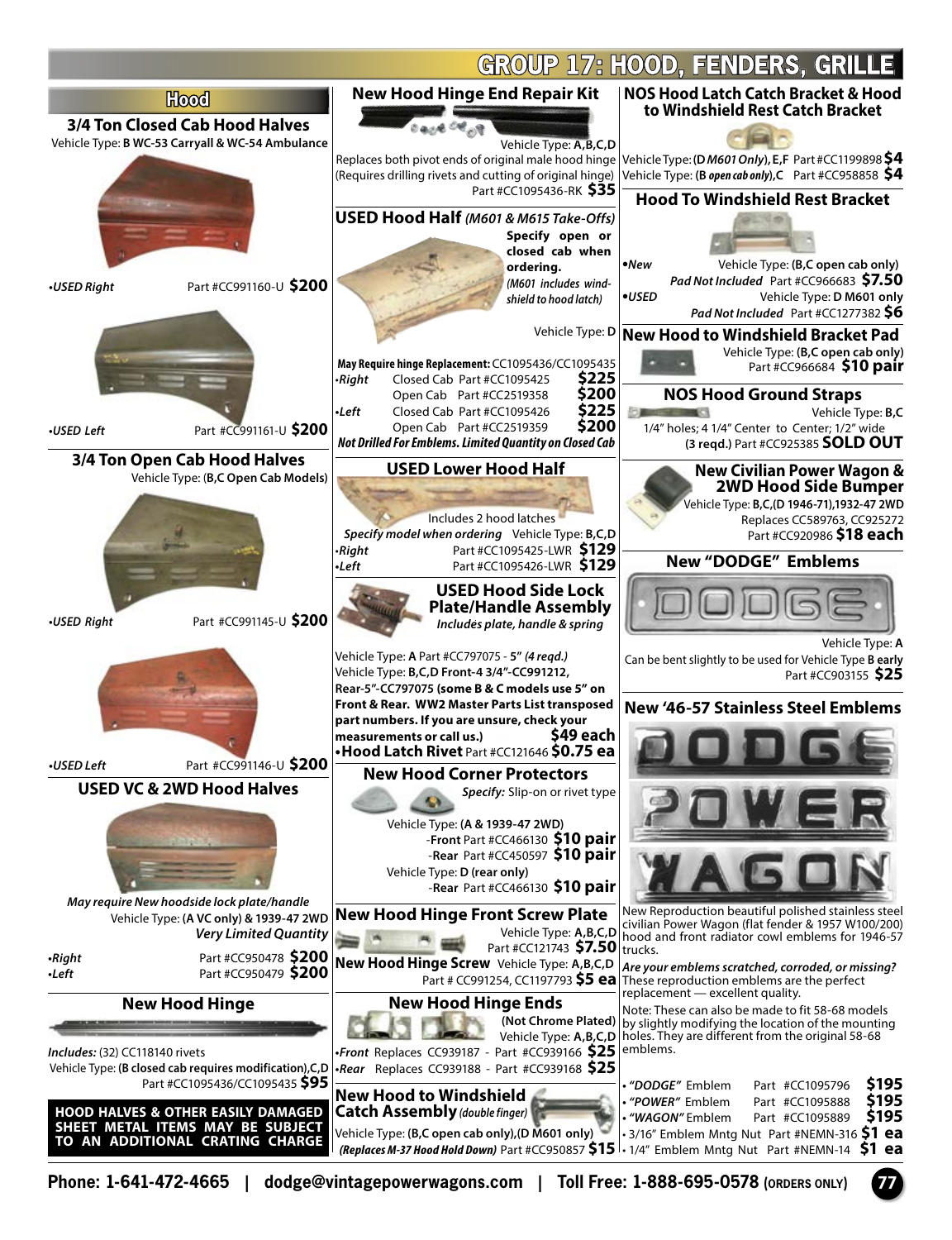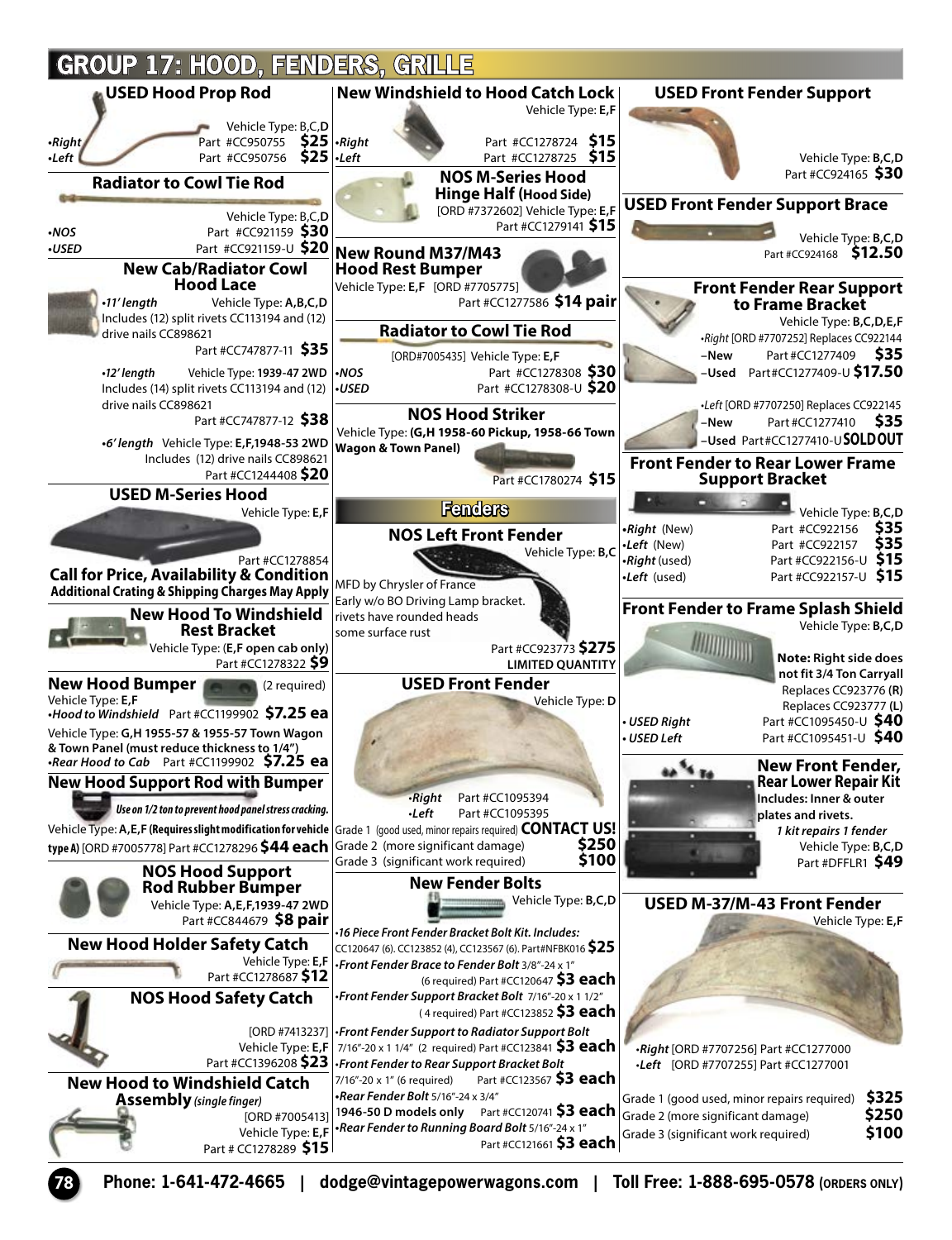

**Phone: 1-641-472-4665 | dodge@vintagepowerwagons.com | Toll Free: 1-888-695-0578 (ORDERS ONLY) 79**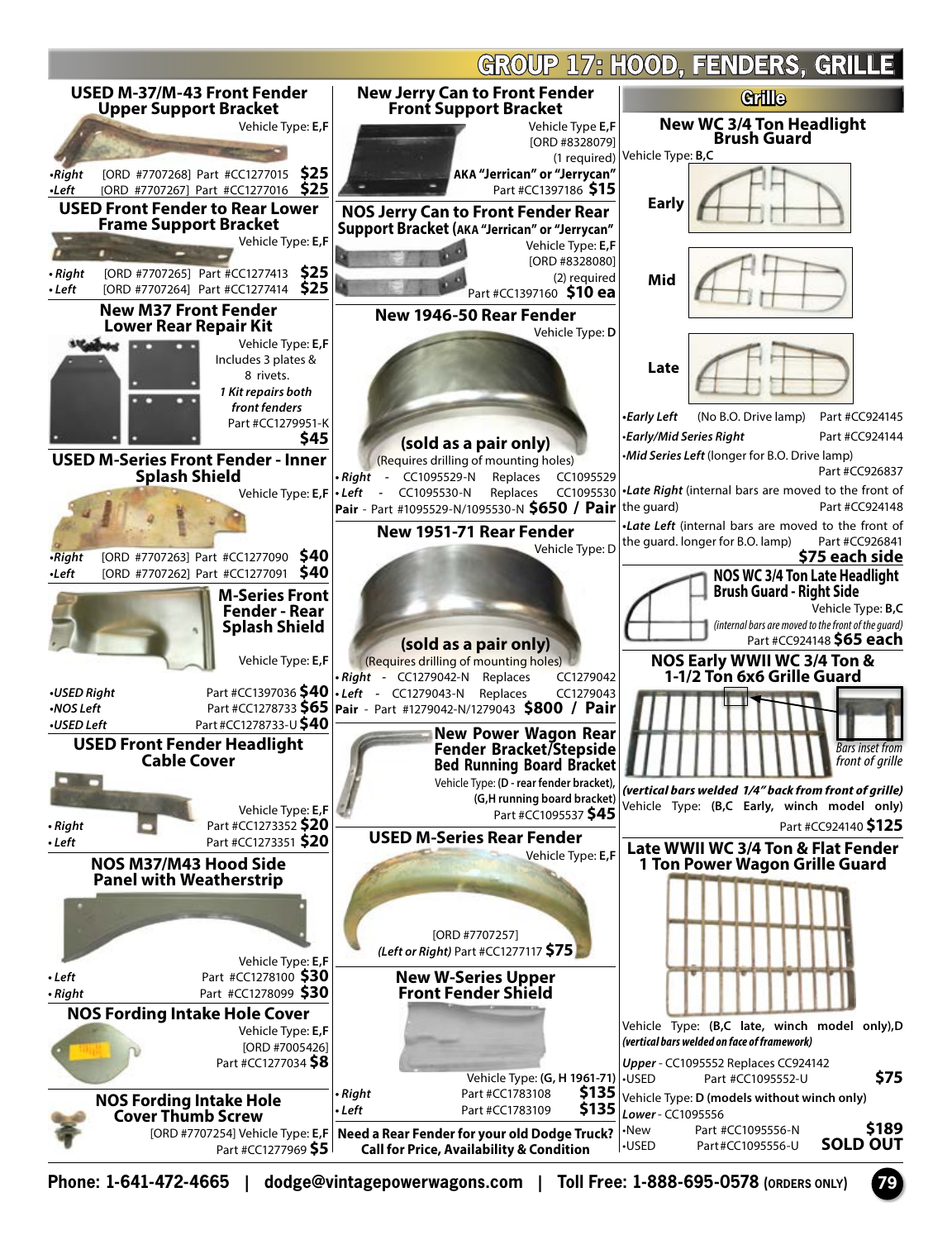